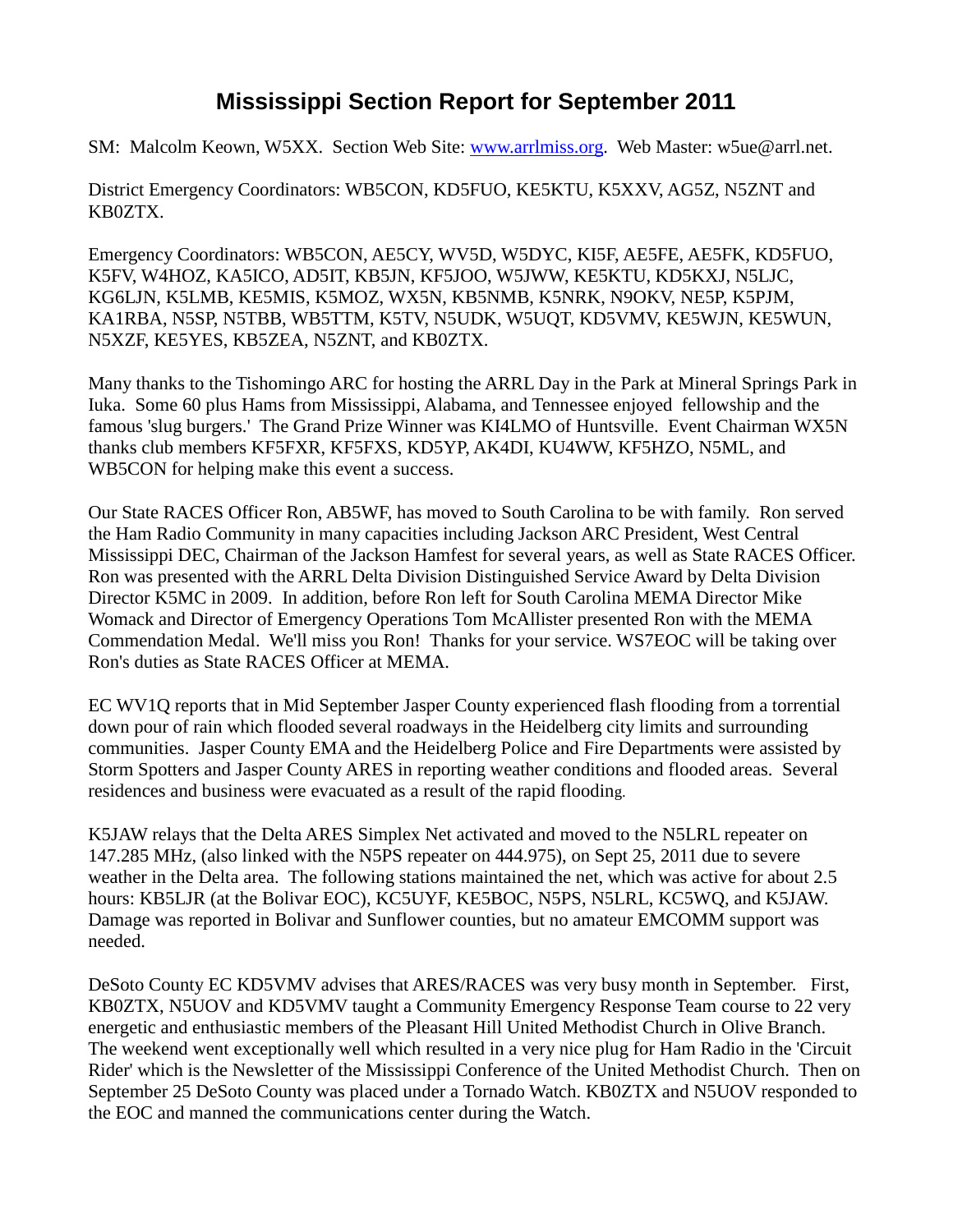On September 15 the Jackson ARC provided communications for the 'Cyclist Curing Cancer Century Ride' sponsored by the Baptist Health System. This was a 50 mile ride down the Natchez Trace from Clinton to Port Gibson and return. Ham Event Coordinator K5GCY reports that 190 riders participated. The following hams assisted with communications: K5GCY, KD5JPB, KE5JKD, KE5WAC, N5GT, N5DU, WS7EOC, K5IMT, KC5QZW, K1JHS, K5CID, and K5BLL.

Rankin County AEC KF5EZT reports that on September 24 the Central Mississippi ARA provided communications for 'Miles for Meals' a 5K run/walk charity event in Richland sponsored by the South Rankin Food Group. Those participating were K5FV, WM5A, KE5DHC, W5PRL, KF5EZW, and WX5H. Eric further reports that on September 29 the Rankin County ARES Team simulated a repeater failure on the weekly net. The NCS was KF5EZT in Brandon, who previously instructed the Net to move to 146.540 simplex in the event of a failure. A total of 14 checked in either directly or by relay on the simplex net. All who moved from the repeater to 146.540 were able to check in except for K5IMT in Vicksburg and KF5ISQ in the Johns community on an HT. This was a successful event in that checkins were able to evaluate their radios in a simulated simplex EMCOMM mode. An upcoming Rankin County ARES Net will include a simulation of the net control station going off the air. Details will be available soon.

DeSoto County EC KD5VMV Tim reports that on October 1 the ARES/RACES Group participated in three separate events. DeSoto County honored the Veterans of the Korean War with a ceremony on the Courthouse Grounds. KI4OTF, N5PYQ, KB5LIN, KF5CSC and KD5VMV assisted with this event. Then the Home Depot in Olive Branch hosted a Fire Safety Day. KB0ZTX and N5UOV setup a portable HF station and demonstrated Ham Radio and disaster communications. And in the afternoon the Hernando Fire Department hosted it's annual Fire Life Safety Day at Fire Station # 2 which is always an education and fun filled event. Once again ARES/RACES was invited to set up and demonstrate our emergency communications equipment. Over 600 visitors attended the event this year. The Hams participating in the event were: KB0ZTX, N5UOV, KE5GYQ, K5OMC, KE5EOQ, KF5KVL, KF5HRD and KD5VMV. That was one busy Saturday in DeSoto County!

On October 2nd, the Jackson ARC provided communications for the 2011 Walk for Diabetes. The annual event raises awareness and money for Diabetes research in Mississippi. An estimated 1,200 people walked the five kilometer route in the business park at Southern Farm Bureau Life Insurance on I-220 in Jackson. Thanks to K5GCY, K5CID, K1JHS, N5GT and K5BLL who provided communications for the walk. Due to the small area of coverage, Hams used 2-meter handi-talkies on simplex to stay in touch and provide updates to the event coordinators.

The Vicksburg ARC again provided communications for the Annual Five Mile Run Across the River starting at the Welcome Station on the Mississippi Side of the River with the 2.5-mile turnaround being near Delta, Louisiana. The annual event was conducted by the book for the 700 plus runners/walkers. Those VARC Members participating were K5NRK, KD5WCR, KB5YEE, N5KWT, N5JGK, W5WAF, and KC5QZW.

Welcome to the following new Hams in Mississippi in September: KF5MPL, Earl – Gulfport; KF5MPM, Bruce – Moss Point; KF5MPN, Constance – Biloxi; KF5MPO, Paula – Pass Christian; KF5MQK, Authry – Booneville; KF5MQL, Mattie – Rienzi; KF5MQM, Bradley – Rienzi; KF5MQN, Randy – Booneville; KF5MQU, John – Meridian; KF5MSO, Edward – Brandon; KF5MSP, Thomas – Jackson; KF5MST, Jeremy – Water Valley; KF5MSU, Derrick – Pontotoc; KF5MSW, Charles – Meridian; KF5MUC, Richard - Ellisville; KF5MUF, James – Nesbit; and KF5MWE, Gary – Quitman.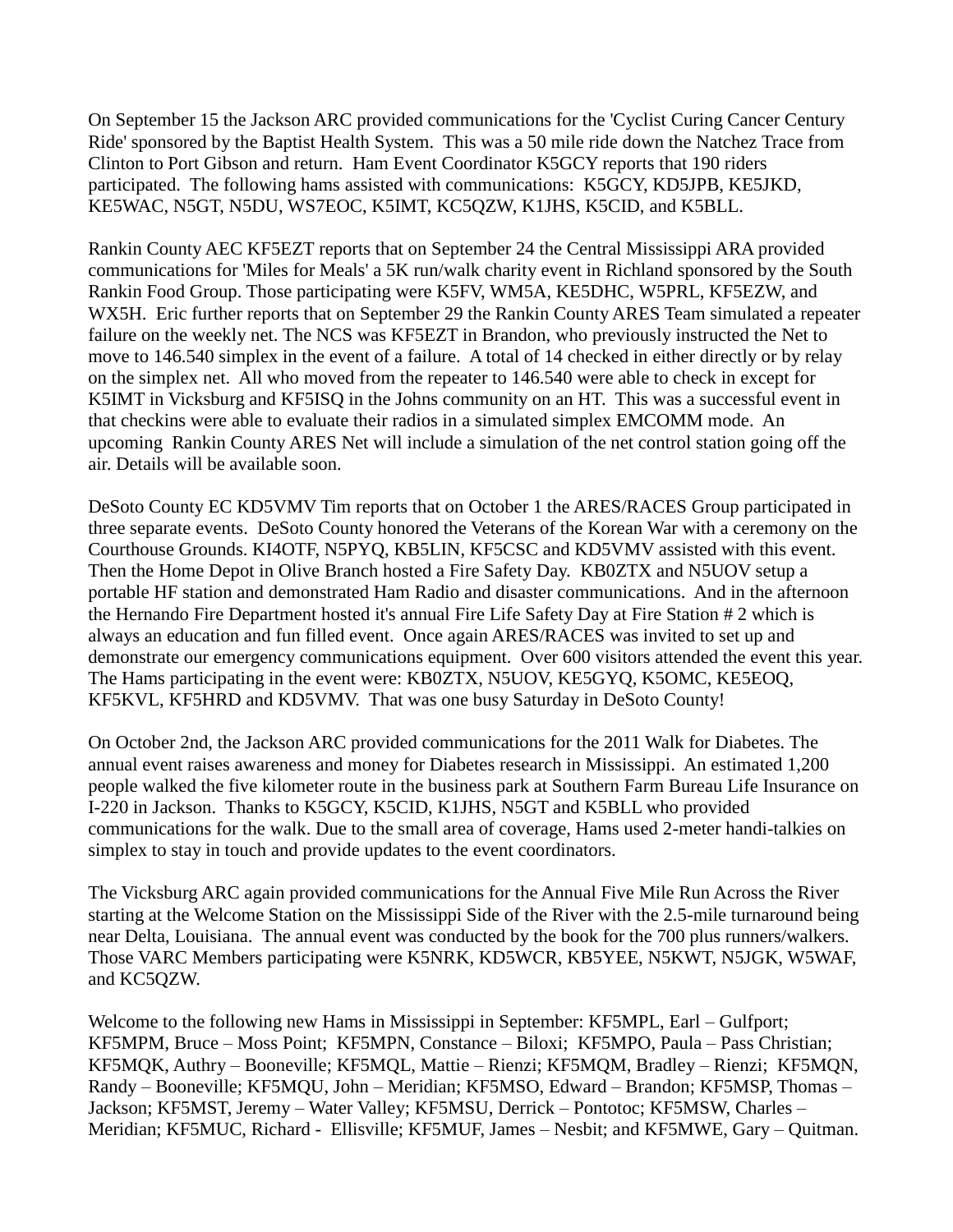Also welcome to the following new ARRL Members in September: KF5BGL – Pascagoula; N5CFD – Clinton; KF5CFE – Pittsboro; W5CSU – Decatur; KA2EZL – Ocean Springs; W5GWF – Gattman; K5GWG – New Albany; WA2GWV – Houston: AE5HJ – Brandon; KF5MPL – Gulfport; KF5MQU – Meridian; KF5MSU – Pontotoc; KF5MUF - Nesbit; KF5MWE – Quitman; KD5TY – Gulfport; KD5UBC – Jackson; WU3V – Wesson; and W5VOL – Steens. The Mississippi ARRL Membership is now 1085 up 2 from last month. Our record is 1088. Keep pushing!

And last but not least, welcome to KC5RFL as AEC for Tallahatchie County and WS7EOC as OES.

Congratulations to the following on their upgrades: KF5ISQ – Brandon; KD5IWH – Southaven; KE5MAT – Saltillo; KF5MHQ – Carriere; KF5MHS – Long Beach; and WA5YOU – West.

Also congratulations to K1REZ, Scott County EC, who completed ARRL EC-001 – Introduction to Emergency Communications.

Club Newsletters/Reports: (KE5RHM), Hattiesburg ARC (AC5E), Meridian ARC (W5MAV), Mississippi Coast ARA (KB9ZR), Northeast Mississippi ARA (KE5SSB), Old Towne Middle School (N5VEI), and the Tishomingo County ARC (KU4WW).

DEC/EC Reports: WB5CON (NE MS/Alcorn), KF5EZT (AEC) (Rankin); AE5FE (Lauderdale/Clarke), KD5FUO (GT/Lowndes), W5JWW (Tallahatchie), K5MOZ (Jackson), WX5N (Prentiss and Tishomingo), WV1Q (Jasper), W5UQT (Madison), KE5WJN (Pearl River), and KE5WUN (Panola).

HF Net Reports - sessions/QNI/QTC (Net Manager)

Magnolia Section Net 30/1131/5 (K5DSG)

MS Baptist Hams Net 4/23/0 (WF5F)

MSPN 30/2650/21 (K5NRK)

MS Slow Net 21/49/2 (W3TWD)

MTN/OZK 27/83/11 (K5DMC)

VHF Net Reports - sessions/QNI/QTC (Net Manager)

Booneville and Prentiss County ARES 4/56/0 (WX5N)

Capital Area Em Net 4/67/0 (K5XU)

Delta ARES Net 4/26/0 (K5JAW)

Hattiesburg AEN 4/83/0 (K5MIQ)

Itawamba County ARES 5/73/2 (KB5NMB)